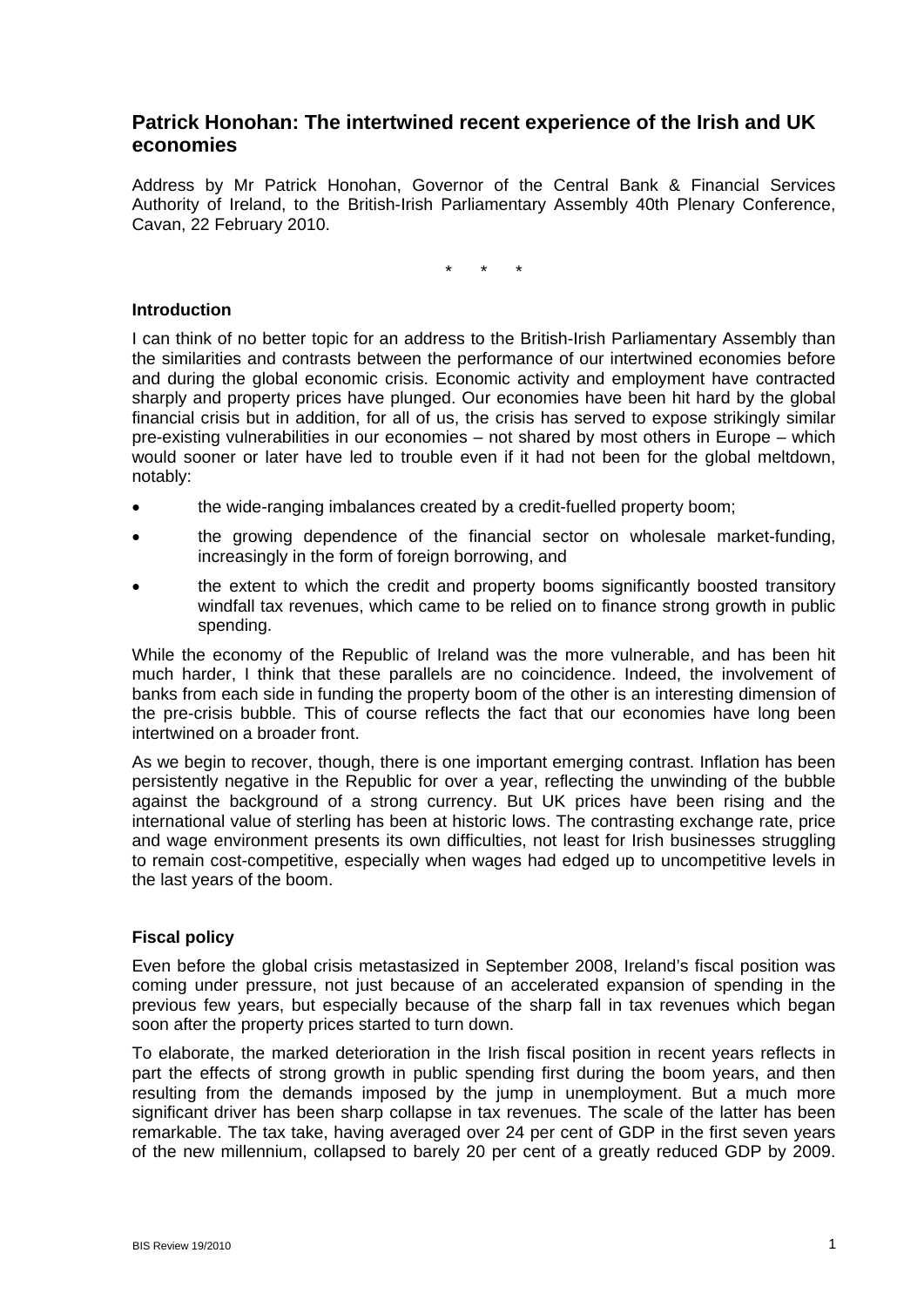This reflected a fundamental weakness in the tax structure and, in particular, an excessive reliance on revenues related to the value of property transactions.

Looked at more broadly, this was the continuation of a trend that has been evident over the past two decades, which has seen a systematic shift away from more stable and reliable revenue sources such income tax, VAT and excise taxes, towards more cyclically sensitive taxes. The result was more and more dependence on corporation tax, stamp duties and capital gains tax as sources of revenue; the contribution of this group of taxes grew from about 7 per cent of total tax revenue in 1987 to over 35 per cent two decades later. The buoyancy of these taxes during the boom period facilitated both a reduction in the income tax burden and the numbers in the tax net. It also financed a strong and persistent rise in public spending. While reliance on "boom time" taxes made these developments possible for a time, it left the fiscal position particularly exposed to a downturn. It also meant that fiscal policy was effectively operating in a pro-cyclical manner during this period and was itself stoking the boom. (Indeed, it has recently been estimated that the contribution of the residential property market to total tax revenue through VAT, stamp duty and capital gains alone more than doubled to over 12 per cent in the seven years to 2006, Addison-Smyth and McQuinn, 2009).

There is also the issue of the extent to which the nature and design of the tax system itself partly fuelled the construction boom. Tax incentives for developers and homeowners have long been a feature of the Irish taxation system and must have contributed significantly to the oversupply of houses which now exists, especially in parts of the country where underlying demand is likely to remain weak for many years to come.

The impact of the subsequent collapse in what were in reality largely windfall revenues can be gauged from the fact that, since 2007, total tax revenues have fallen by 30 per cent, while the combined receipts from stamp duties, CGT and corporation tax have fallen by 58 per cent over the same period. In total, just over half of the revenue loss since 2007 reflects declines in these three categories.

Along with the collapse of tax revenues, an expansion of Government spending – partly driven by policy, partly by the automatic response to a deteriorating output and employment situation – resulted in the sudden emergence in Ireland of a sharp fiscal deficit, after years of surpluses.

I don't need to dwell today on the robust, measured and appropriate policy response in Ireland that has stemmed and begun to reverse this fiscal set-back. Instead, I want to note the striking extent to which UK fiscal trends up to 2009 have paralleled, albeit in a more muted way, those of Ireland.

As I understand it, the recession in the UK has also been characterized by a fall-off in tax revenues and a rise in spending which, though not quite as sharp as in Ireland, have together resulted in the emergence of a deficit of comparable proportions as a percentage of GDP (in this case following a number of years where the deficit ran at around 3 per cent).

UK tax revenue too has been sensitive not only to the economic cycle, but also to the level of housing market and financial sector activity. In terms of corporation tax, for example, revenues from the financial sector have typically accounted for around 25 per cent of the overall corporation tax take, while the housing sector has provided revenue in much the same way as I have described for Ireland. UK Treasury estimates suggest that receipts from taxes linked to these two sectors rose from around 3 per cent of GDP in 2002–03 to 4¼ per cent of GDP by 2007–08 and accounted for around half of the increase in total current receipts over this period. Receipts from the two sectors are projected to decline to around 2¾ per cent of GDP in the current fiscal year, down by over one-third as a share of GDP. Public spending has also been growing, not least designed to offset some of the downturn in other spending.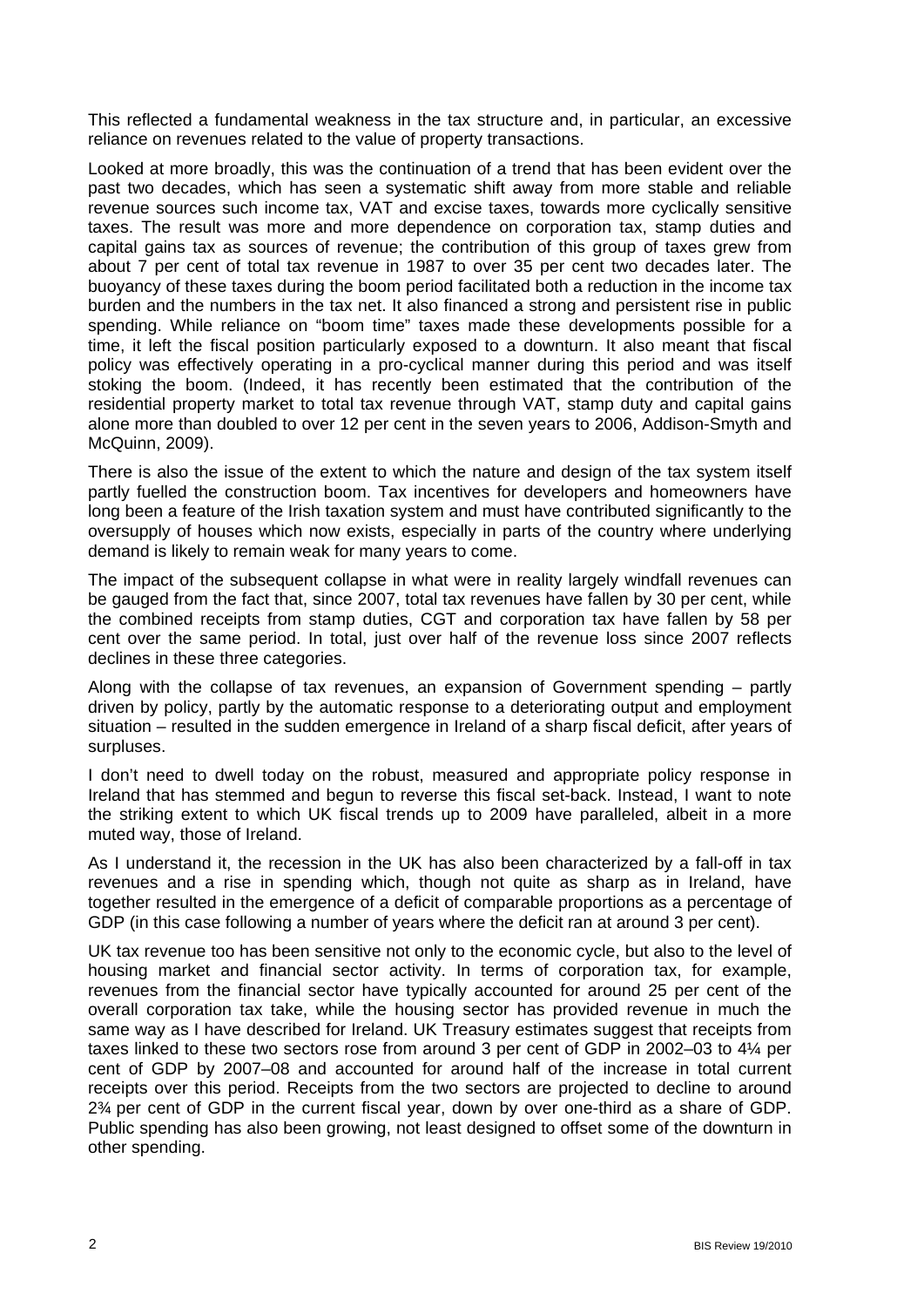In summary, in both countries, the collapse of the housing and credit booms has had a major impact on the public finances. For Ireland at least, the lesson has been that our taxation system needs to be on a firmer footing than in the past.

### **British and Irish banks and the property bubble – home and abroad**

While tax incentives undoubtedly played a part in the Irish story, however, it was banks that primarily fuelled the property bubble. In short, there was too much bank lending, financed by heavy foreign borrowing; this funded an unsustainable construction and property price boom. To expand credit on the scale which happened, banks leveraged their deposits with sizeable borrowings from abroad. Funds were readily available in a global economy awash with surplus savings, with increasing possibilities for securitisation and helped by the absence of exchange rate risk on euro borrowings. Without large-scale foreign borrowing by the banks, the property boom could not have grown as it did.

Irish banks also engaged in extensive lending to finance projects outside of Ireland, though, in practice, this offered them little real diversification. Such lending was once again largely focussed on property-related activities, quite often involved Irish residents and tended to be concentrated on markets which were strongly correlated to Ireland. Consequently, overinvestment in property by Irish people was not confined to this country; the boom period also saw strong expansion in overseas property investment, particularly commercial property. Much of this investment was concentrated on the UK. While comprehensive data on the scale of such flows (lending for investment in UK property market) is not published, industry estimates suggest that up to half of such commercial investment went to the UK and that, during this period, Irish investors accounted for a not insignificant share of activity in the UK commercial property market.

While the expansion of Irish banks stands out for the scale on which these things occurred, it is clear that this experience was not unique. Global financial conditions were characterised by an abundance of liquidity and very low risk aversion across most markets. Ireland was not the only banking market which expanded by lending for property. A similar pattern was seen in the UK, where a similar combination of macroeconomic imbalances and financial sector developments, accompanied by a similar lowering of credit standards, drove rapid expansion of credit. To be sure, the British financial sector is much larger and more complex than that in Ireland. Nevertheless, a significant part of its expansion in the mid-2000s was related to funding of the property market. It has also been argued that accounting standards designed to reflect observable facts and limit the role of judgement as to future possibilities and risks, further contributed to pro-cyclicality in credit provision and pricing. The increase in property prices in Britain was not far behind that in Ireland, though the construction boom was much less pronounced, limiting the scale of the subsequent overhang. Nevertheless, as we all know, several sizable British banks got into difficulties too and had to be intervened or rescued.

Both the Irish and British banking systems are unusually international in character. For the Irish banks, a key part of their international activities relates to their long-standing and sizable presence in the UK – going well beyond their clearly central role in Northern Ireland. And the wide global reach of the largest British banks is an important aspect of London's continued role as a leading global financial centre hosting a deep and complex matrix of financial activities. Unsurprisingly, during the boom period, growth in the UK-owned financial sector was not just confined to the UK itself.

Indeed, bank competition in Ireland was strikingly influenced by the decision of one UK-based bank (HBOS) to expand more vigorously into the Irish mortgage market with especially keen pricing (though I would stress that it was not the most aggressive competitor in the Irish market). This bank's actions had the initially favourable effect of reducing lending margins and introducing new products, such as the tracker mortgage, which assured borrowers that interest rate changes on floating rate mortgages would not be arbitrary. These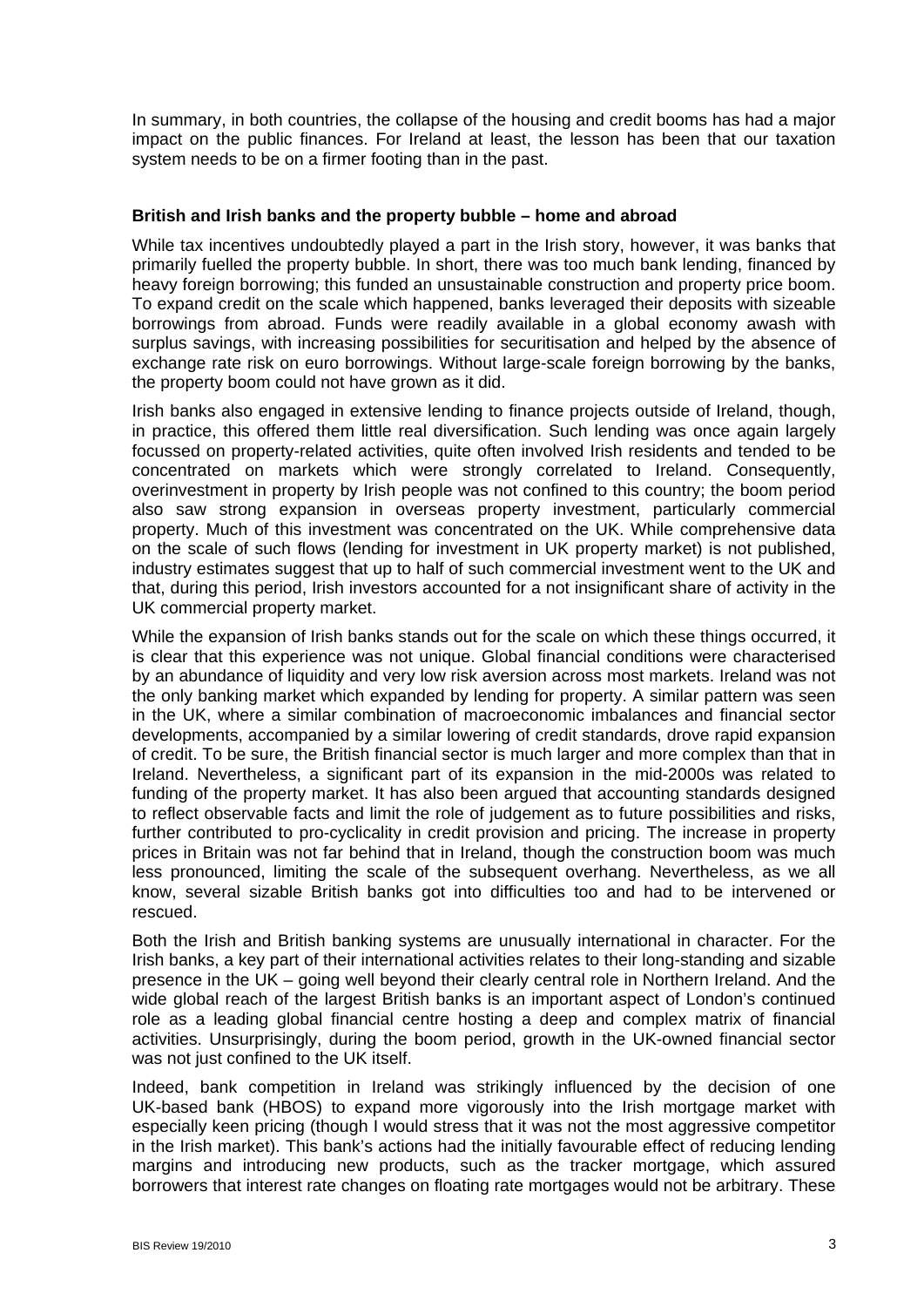innovations were subsequently adopted more widely, by both Irish controlled and foreign controlled banks in Ireland, as was an extensive reliance on wholesale funding.

Indeed, without questioning the largely-home-grown nature of the Irish credit bubble, it may well be that the rapid – and ultimately unwise – expansion of some of the UK banks both at home and in Ireland may have helped to lull Irish observers into a sense of false security. (The same might be said of the property price surge that was going on in parts of Britain).

At any rate, these new lending features became unsustainable in Ireland once the global financial crisis broke, with the scarcity and increased cost of wholesale funding to many banks undermining the profitability of tracker mortgages. Not surprisingly, both of the big British banks that have suffered most in the crisis (HBOS and RBS) have – like the locally controlled banks – reported a severe loan-loss experience on the lending of their Irish subsidiaries.

Both countries have acted decisively to protect crucial but weakened segments of their banking systems. Extensive asset insurance (UK) and asset purchase (Ireland) schemes have been put in place and government has injected capital into major banks on both sides of the Irish Sea, nationalizing some of them. The Irish measures will soon be completed when the major asset purchases of NAMA are finalized, and the main banks are recapitalized, at least in part with further investments by Government. While the scale of the Irish measures is larger than those in Britain, and the design of the measures different in detail, as is warranted by the contrasting nature and scale of the distressed assets held in the two banking systems, their broad outlines have striking similarities.

I am confident that these measures will succeed both in confirming the solidity of the banks, and in further restoring confidence in the finances of the State, free as it will then be of any shadow of prospective commitments to the banks.

Since the outbreak of the crisis, banks have tended to withdraw from international commitments, reflecting not only a broad upswing in what is often termed "home bias" in finance, but also the intensified pressure to deleverage – a pressure which has been considerably reinforced by the decisions of the European Commission, concerned to prevent State aid to banks from distorting banking markets. In line with these trends, the new management of HBOS has recently moved to retrench its Irish operations, closing its retail branch network here, a decision which is understandable though disappointing. I am glad to have been reassured of the determination of Ulster Bank – the RBS subsidiary – to remain in Ireland for the long haul. I feel sure that this commitment will be rewarded over time, and I would like to take the opportunity to emphasize how much we welcome the presence of British and other foreign banks providing financial services in Ireland.

#### **Wage competitiveness**

If, on the other hand, we are to seek contrasts, we need look no further than to wage, price and exchange rate developments. Clearly, wage competitiveness is a key to restoring economic activity and reversing the rise in unemployment. This aspect of competitiveness deteriorated significantly in Ireland during the boom, and, given the fact that euro-area inflation will continue to be low in the years ahead, recovering wage competitiveness in the short run must depend largely on containing and indeed reducing nominal wage rates – as indeed has already formed part of budgetary strategy. Though tough, this should be somewhat less painful than might appear at first sight, given the fact that inflation in Ireland has been negative now for well over a year – quite a contrast with the UK, where inflation currently exceeds the official target. Even indebted households may, for the present, be better able to absorb nominal wage cuts to the extent that most floating mortgage rates are currently still lower than they were before the crisis. It's a different matter, of course, for the many affected by unemployment.